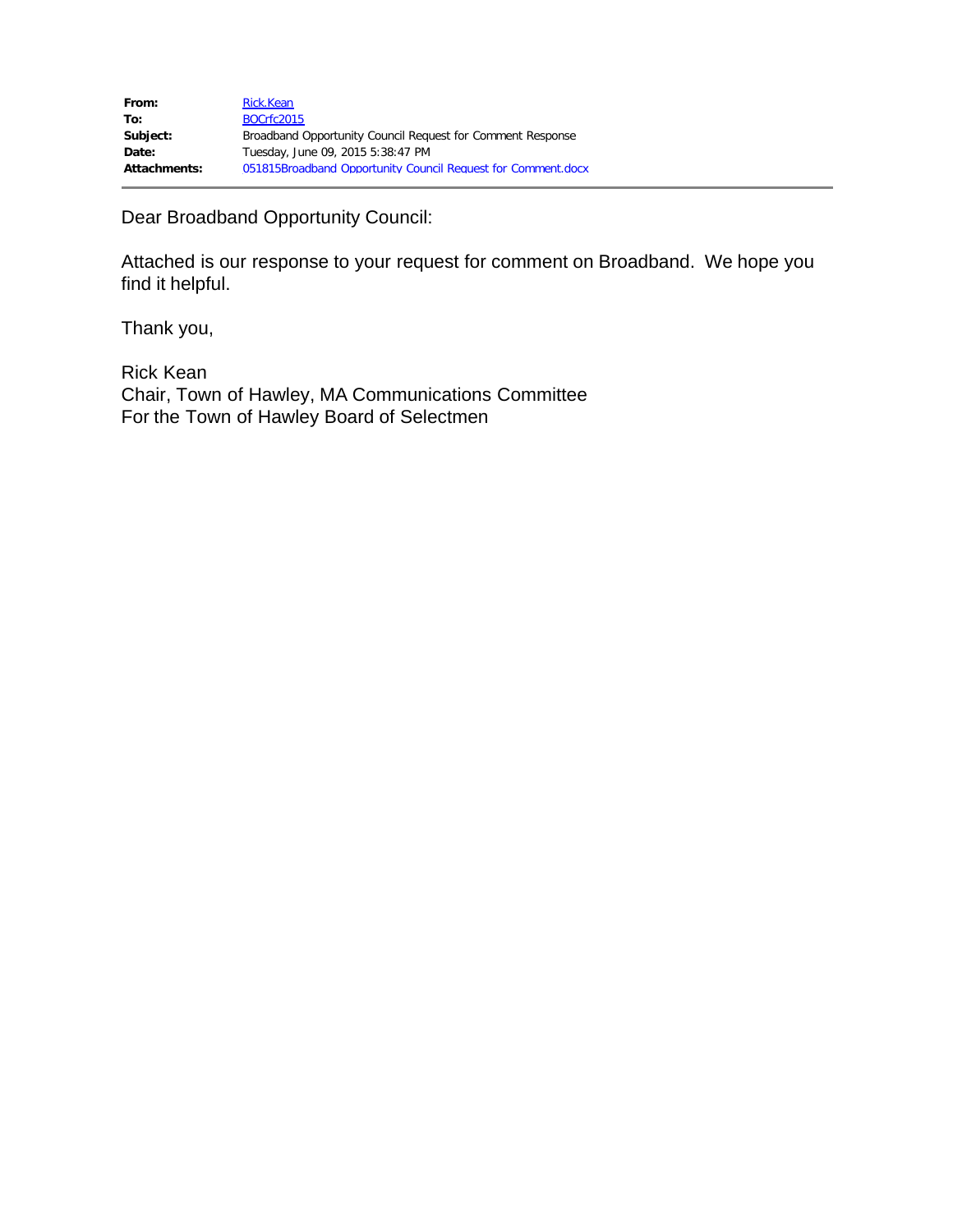# **Broadband Opportunity Council Notice and Request for Comment**

June 9, 2015

**Please Note:** The responses provided below were generated by the Communications Committee of the Town of Hawley, which lies in northwest corner of Western Massachusetts. Participating in the work of the Committee, are:

| Rick Kean;           | Contact Information:                     |
|----------------------|------------------------------------------|
| Kirby Thwing:        | Town of Hawley                           |
| Craig Shrimpton;     | 8 Pudding Hollow Road                    |
| Hussain Hamdan; and, | <b>Hawley, MA 01339</b>                  |
| Greg Rowehl.         | info@townofhawley.com; rick@rickkean.com |

The comments were then presented to the members of the Town's three person Board of Selectmen (New England's version of a City Council), including . . .

Phillip Keenan; John Sears; and, Robert MacLean

. . . who approved them without changes.

Hawley is very much a Town that is faced with the dilemma's that seem to underlay this survey. With fewer than 375 residents, a population density of 11 people per square mile, mountainous terrain and almost 50% of our land in State Forests or other tax-reduced conservation programs, we have neither the financial resources nor the taxing wherewithal to pay for the cost of building a Broadband network based on fiber-optic cable to every home. As a result, our population is aging faster than the norm and is beginning to dwindle, and real estate values are beginning to stagnate.

Some people would say we live in a paradise. And it's true – every day our residents see fox, bear, deer, the occasional moose, and a large variety of birds, including two species of eagles. Many of our streams still harbor native brook trout, the air is clear and oxygen-rich and the upstream water is often safe to drink. We can see stars – billions of them – on every clear night. In the fall we view harvest moons so large they look like they could swallow the earth.

OK, so what's our problem? There is one thing that is missing that would make a perfect paradise. And that one thing is Broadband.

While our Town is rich in nature's gifts, we could use some help in the area of telecommunications. This would enhance us culturally, but more important, would allow us to grow educationally and economically. It would also help us attract more people, and maybe even a few businesses, to Hawley. Every day that goes by we see examples of more ways that **not** having Broadband prevents us from consolidating our resources, contributing to the economy and reaching our potential. Because of the importance of information these days, we also believe that **not** having Broadband compromises our safety.

We feel "stuck" in our need for a resource that we cannot seem to afford, and we're hopeful that sharing our perspective in this comments document will us find a solution.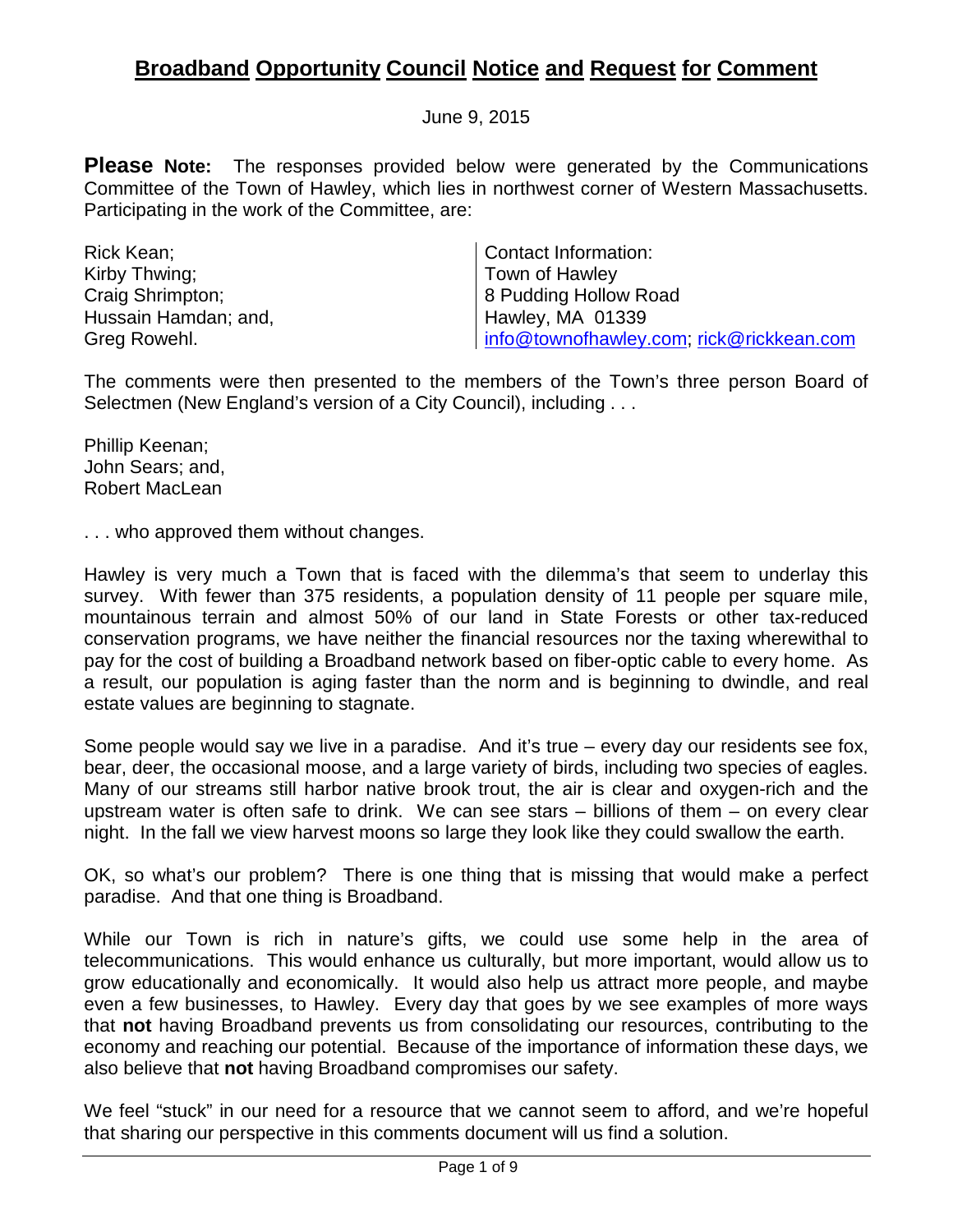# A. **Overarching Questions**

1. How can the federal government promote best practices in broadband deployment and adoption? What resources are most useful to communities? What actions would be most helpful to communities seeking to improve broadband availability and use?

**The problems that the smaller communities face have to do with a lack of expertise and time to thoroughly probe and understand the complexities of Broadband that could end up costing them much more than their original investment. Three things are needed:**

- **a. Broadband do's and don'ts. Whatever the technology, what are the elements of a sound broadband plan? What pitfalls should be avoided? What should we look out for in year 2, 3, 4, 5…? What is the standard Vocabulary of Broadband? These are the tools and standards of practice that everyone should use and follow.**
- **b. Sample configurations and expected levels of performance. OK, every system is a little different, but there are still commonalities that make networking possible. For each of the chosen performance levels, what are the essentials that have to be in place? What are the associated [ballpark] costs?**
- **c. Best practices. Only when the basics are understood can meaningful conversation take place at this level. This could be a knowledge-basetype of interaction where people ask and answer questions, both about strategy and about the technology.**
- 2. How can the federal government best promote the coordination and use of federallyfunded broadband assets?
	- **Via an expedited yet centralized grant application and funds disbursement process. There is a wide disparity between skillsets of communities and groups applying for funding, with the spoils tending to go to those with the slickest presentation and the most experience. Standardized grant applications for all Broadband projects could help moderate this trend. And to prevent overconcentration of resources, the government should know before any money flows how much each project is receiving from all other public sources.**
- 3. What federal regulations and/or statutes could be modernized or adapted to promote broadband deployment and adoption?
	- **Not sure.**
- 4. As the federal government transitions to delivering more services online, what should government do to provide information and training to those who have not adopted broadband? What should the federal government do to make reasonable accommodations to those without access to broadband?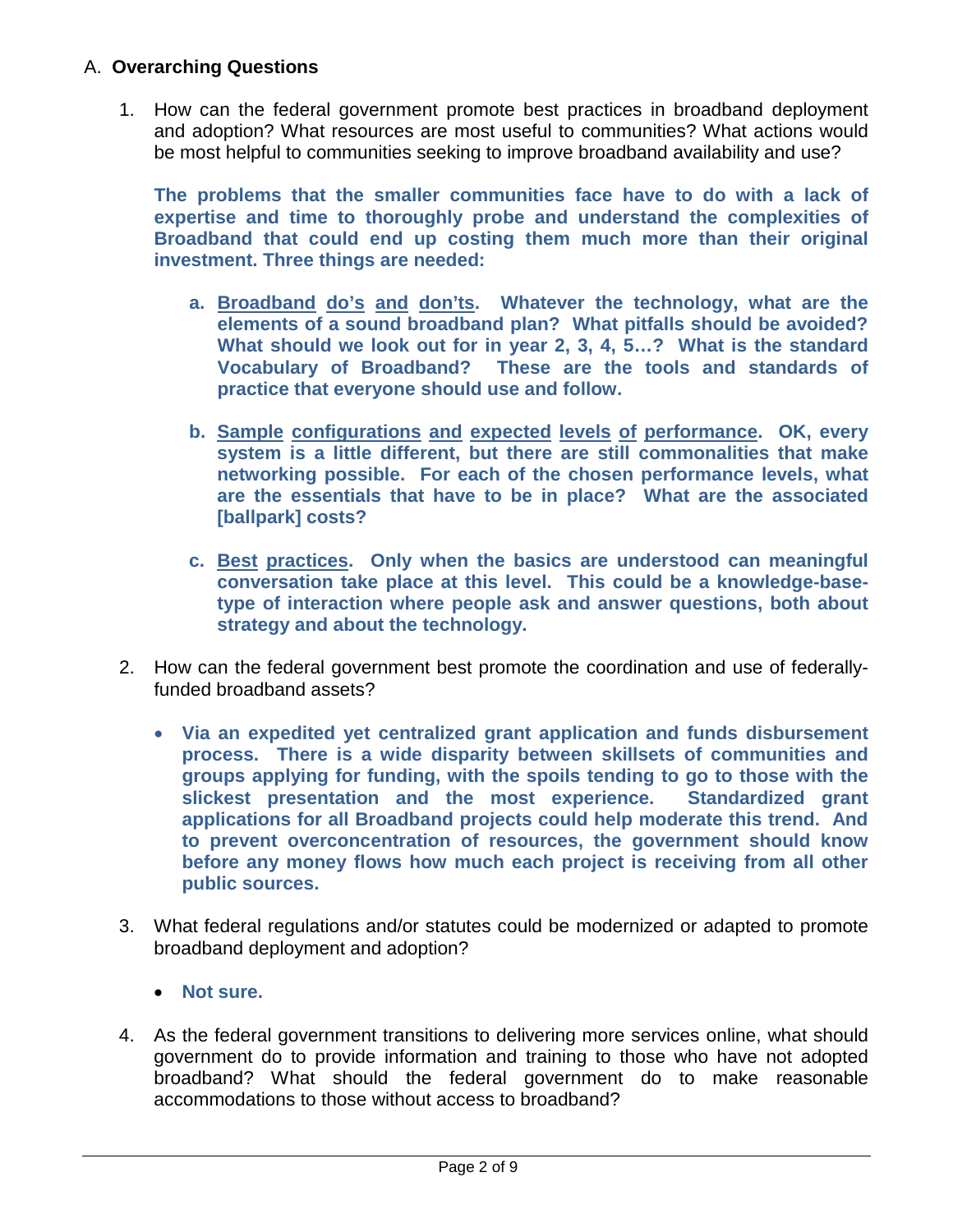- **The first thing is to publicize as widely as possible the fact that the government** *IS* **making that transition, and to place that fact within the context of the larger trend toward weightier web pages, faster data speeds and larger file sizes. Many people see Broadband as a "luxury" because they don't understand that trend. This has the effect of preventing the democratic process from moving affirmatively on Broadband in the smaller communities.**
- **The second is to train and require Federal employees to be conscious of filesize and webpage-size, and to optimize them where possible. Just because the newer systems** *can* **handle larger files doesn't necessarily mean they**  *should***. Many people who live in non-Broadband communities have to pick and choose what items they access on the Internet or in email because of the cost and time involved in downloading large files and webpages.**
- **Third, maybe we're going to have to go back to all-text- or -html-based versions of certain websites and documents. That seems very "throwbackish," given the advanced capabilities of the new technology, but what's the short-term alternative?**
- 5. How can the federal government best collaborate with stakeholders (state, local, and tribal governments, philanthropic entities, industry, trade associations, consumer organizations, etc.) to promote broadband adoption and deployment?
	- **Make matching funds available across the board for real projects that actually have the effect of increasing Broadband coverage. These funds should be oriented toward supporting actual build-outs. Let the states and local communities handle the funding for planning and feasibility studies.**

## **B. Addressing Regulatory Barriers to Broadband Deployment, Competition, and Adoption**

- 6. What regulatory barriers exist within the agencies of the Executive Branch to the deployment of broadband infrastructure?
	- **Not sure if this is a regulatory barrier or a lack of a regulation. In some of our "partially-served" towns, we find that further growth of Broadband is locked up because the current provider has an "exclusive" on territory it doesn't seem to have an interest in developing. In some cases, these providers seem to have "cherry-picked" the higher-profit areas and have no concrete plans to provide service to the less-profitable "remainders." And yet these providers seem to feel they have the right to scream to the high heavens if a new provider proposes to wire those remainders.**
	- **A simple solution would seem to be to grant those exclusives with a "use it or lose it" clause. Simply stated, if a current provider failed to develop a significant portion of the "remainder" of a community within five years, the balance of the territory would be made available for bids by other providers. If such clauses already exist and are not effective, then enforce them better and shorten the time frames.**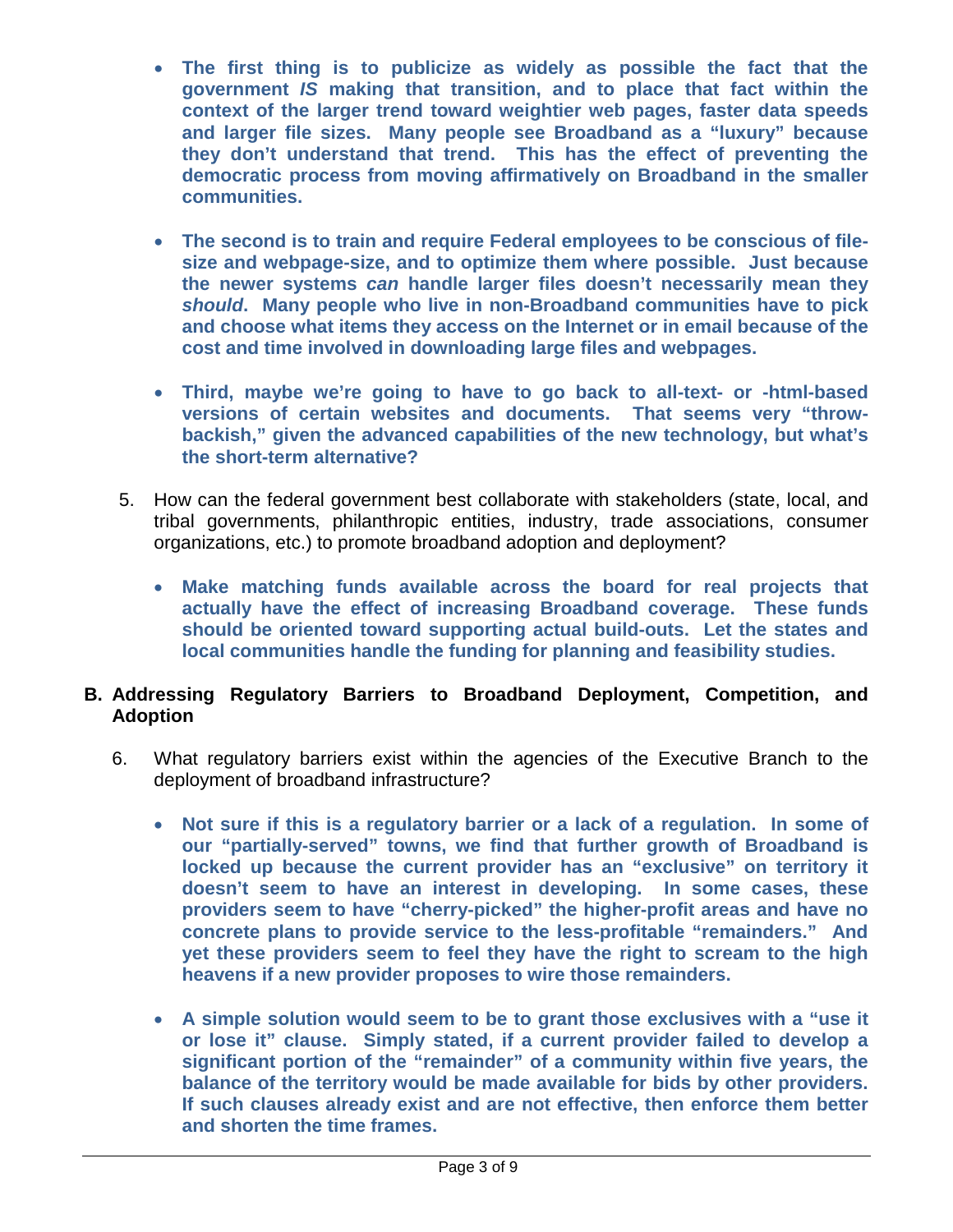7. What federal programs should allow the use of funding for the deployment of broadband infrastructure or promotion of broadband adoption but do not do so now?

**Do these . . .**

- **U. S. Forestry Service / National Parks Service**
- **Military in strategic locations**
- **Army Engineers**
- **Health and Human Services**
- **. . . departments all have programs?**
- 8. What inconsistences exist in federal interpretation and application of procedures, requirements, and policies by Executive Branch agencies related to broadband deployment and/or adoption, and how could these be reconciled? One example is the variance in broadband speed definitions. [5]
	- **Don't have enough information to comment.**
- 9. Are there specific regulations within the agencies of the Executive Branch that impede or restrict competition for broadband service, where residents have either no option or just one option? If so, what modifications could agencies make to promote competition in the broadband marketplace?
	- **Increasing competition is only a good idea in areas where more than one provider actually wants to go in and develop the network. In some cases because of high per-user build-out costs, the only way to get a network node done is via a cooperative, not-for-profit association or governmental entity. Once the new network node is established, if a private entity wants to come in and take the operation over, liquidated damages should be paid to the coop or government entity to defray its investment costs.**
	- **Perhaps the attractive Broadband areas should be treated like a new prescription drug in the sense that the protections that go with the territory should only last for a specified period of time. At that point the territory would be open for bidding through a standard federal RFP process, with the minimum award given in any geographic area being to two providers.**
- 10. Are there federal policies or regulations within the Executive Branch that create barriers for communities or entities to share federally-funded broadband assets or networks with other non-federally funded networks?
	- **Don't have enough information to comment. We imagine there are issues for communities located near military bases and/or secure government facilities.**
- 11. Should the federal government promote the implementation of federally-funded broadband projects to coincide with other federally-funded infrastructure projects? For example, coordinating a broadband construction project funded by USDA with a road excavation funded by DOT?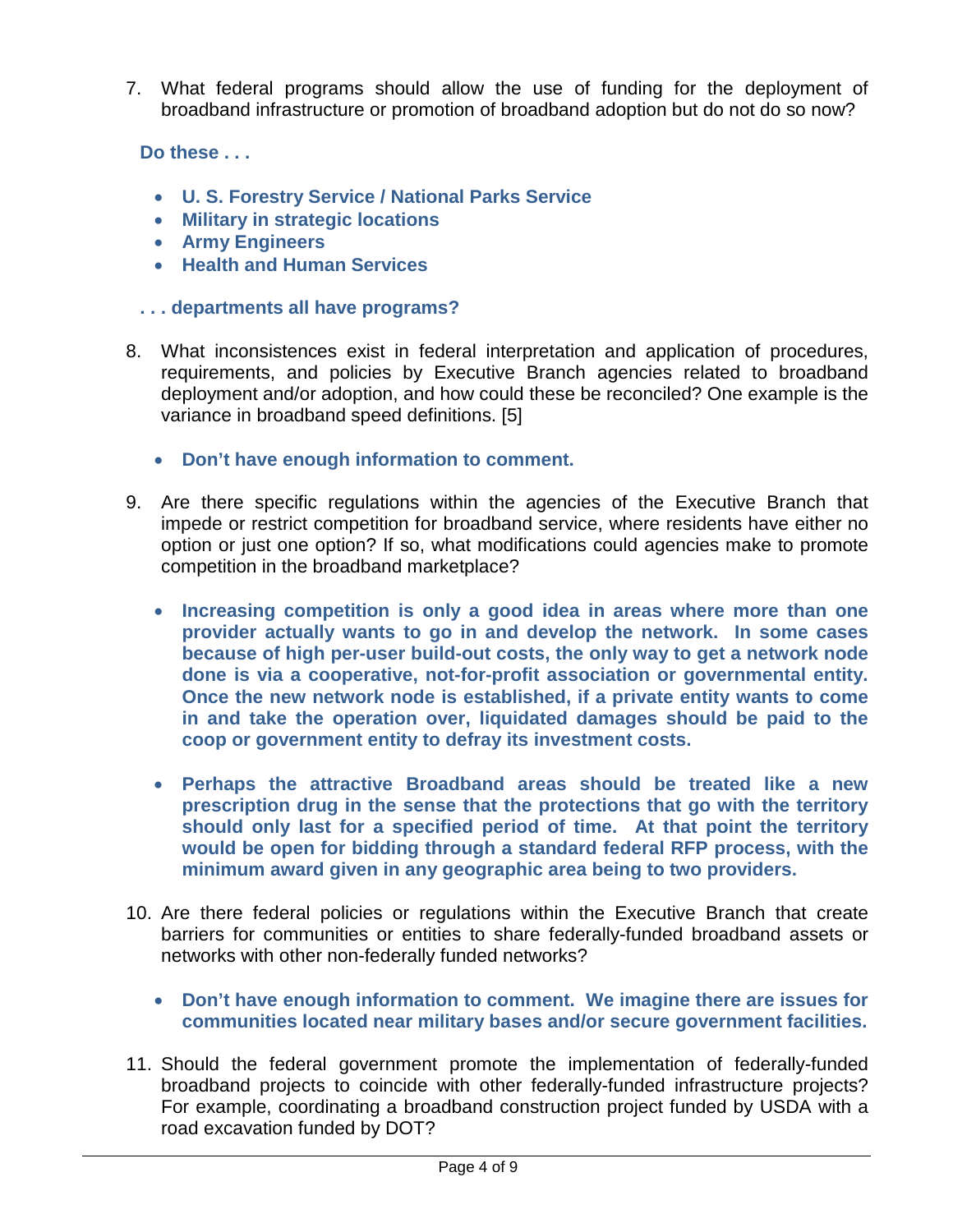• **Absolutely. Broadband, or "Infotricity," is as much infrastructure as electric power, railroads, subways, interstate highways, sewers, water systems and airports. Even if there are no plans to use the technology for a few years, it only makes sense to install the required basics in a project when it is built. In most cases, this will be much less expensive than doing a retrofit later. This same concept should also be extended to cover public buildings.**

## **C. Promoting Public and Private Investment in Broadband**

- 12. How can communities/regions incentivize service providers to offer broadband services, either wired or wireless, in rural and remote areas? What can the federal government do to help encourage providers to serve rural areas?
	- **It's all about helping with build-out costs, perhaps unilaterally, or perhaps in a matching program with the States. Whether the federal government contracts with a provider to build out and serve a certain community, or helps fund a cooperative or local governmental unit to do the same thing using subcontractors, all but the tiniest networks should be able to become self-sustaining and/or profitable in relatively short order once the build-out costs have been handled.**
- 13. What changes in Executive Branch agency regulations or program requirements could incentivize last mile investments in rural areas and sparsely populated, remote parts of the country?
	- **Don't have enough information to comment.**
- 14. What changes in Executive Branch agency regulations or program requirements would improve coordination of federal programs that help communities leverage the economic benefits offered by broadband?
	- **Not sure what that means. Are there such programs? From the perspective of the field, there is a need for a great deal more information on the economic opportunities that Broadband opens up in rural communities. Too many people see Broadband only as a cost (in the form of increased taxes), and not as a benefit.**
- 15. How can Executive Branch agencies incentivize new entrants into the market by lowering regulatory or policy barriers?
	- **Don't have enough information to comment.**

#### **D. Promoting Broadband Adoption**

- 16. What federal programs within the Executive Branch should allow the use of funding for broadband adoption, but do not do so now?
	- **Don't have enough information to comment..**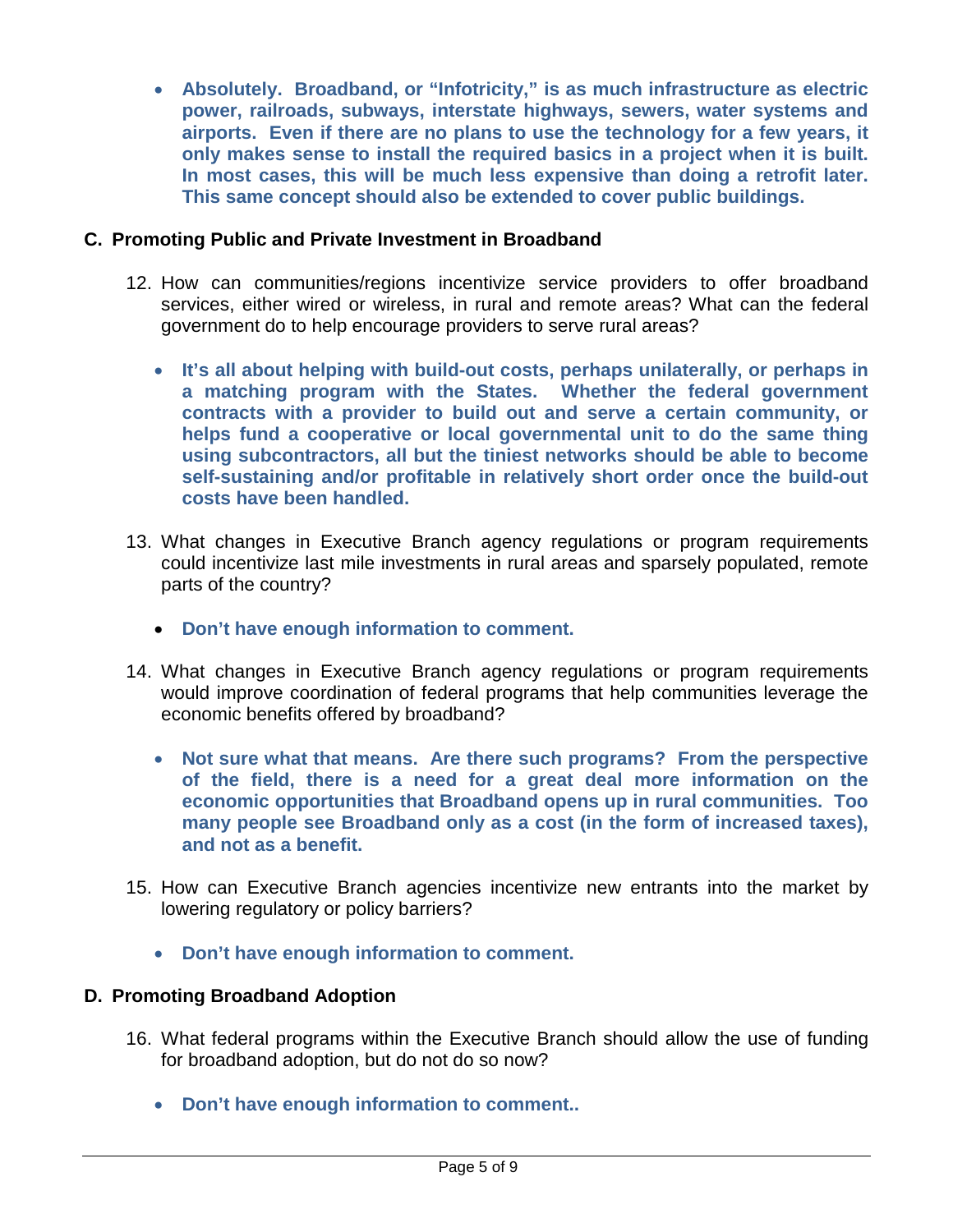- 17. Typical barriers to broadband adoption include cost, relevance, and training. How can these be addressed by regulatory changes by Executive Branch agencies?
	- **Of the three, "relevance" might be the most difficult to address, as it resonates with lifestyle, and those who choose to live a peaceful, alternative, non-connected lifestyle should not have to justify their choices to the government. However, actions that reduce costs to consumers, and the effectiveness of training programs offered, if any, could certainly be applied as criteria in license-granting and -renewal situations.**

## **E. Issues Related to State, Local, and Tribal Governments**

- 18. What barriers exist at the state, local, and/or tribal level to broadband deployment and adoption? How can the federal government work with and incentivize state, local, and tribal governments to remove these barriers?
	- **As stated, the largest barrier is build-out cost. Matching funds specifically aimed at build-outs, rather than network operations, would seem to be, from the perspective of the local level, the best way to go. The federal government could offer those matching funds through the States, provided the States had a program in place that distributed build-out costs evenly across the entire network, rather than one that loaded the highest per-unit costs on the localities with the fewest resources to shoulder them.**
- 19. What federal barriers do state, local, and tribal governments confront as they seek to promote broadband deployment and adoption in their communities?
	- **Don't have enough information to comment..**
- 20. What can the federal government do to make it easier for state, local, and tribal governments or organizations to access funding for broadband?
	- **As stated in the answer to question #2, standardize the application process. Also, publish a catalogue or database that presents all federal Broadband funding programs and sources in one place.**
- 21. How can the federal government support state, local, and tribal efforts to promote and/or invest in broadband networks and promote broadband adoption? For example, what type of capacity-building or technical assistance is needed?

**(next page)**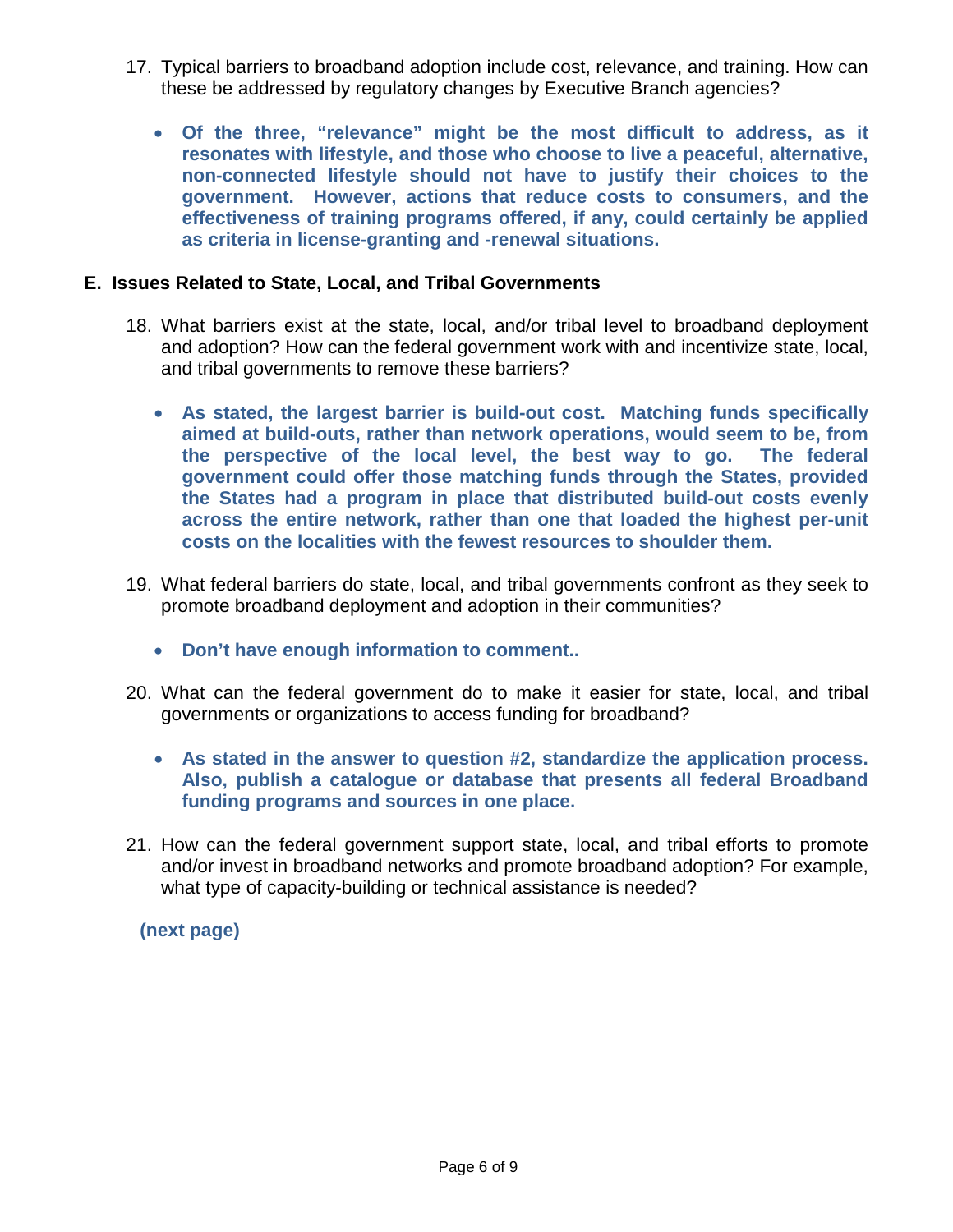- **Matching funds to lighten the burden.**
- **Factual information on the economic benefits of broadband to individuals living in smaller communities.**

## **F. Issues Related to Vulnerable Communities and Communities With Limited or No Broadband**

- 22. How can specific regulatory policies within the Executive Branch agencies be altered to remove or reduce barriers that prevent vulnerable populations from accessing and using broadband technologies? Vulnerable populations might include, but are not limited to, veterans, seniors, minorities, people with disabilities, at-risk youth, lowincome individuals and families, and the unemployed.
	- **Talk about** *vulnerable* **-- we live in a town with a high concentration of senior citizens that is on the verge of losing its ambulance service. Not even the firehouse, which is separated from our Town Hall and highway department garage by a range of mountain foothills, has high-speed Internet. All of our current "wiring," which includes almost zero fiber optic cable, is deployed via telephone poles. Since we are a wooded area, ice storms, windstorms and prolonged snow storms tend to create a lot of damage. During Hurricane Irene, for example, many pockets of our population were cut off from the outside world for several days.**
	- **We don't know enough about Executive Branch regulations to be able to comment, except to say that anything that could be done from the FCC's purview to streamline the phone pole permitting and make-ready process would be helpful.**
- 23. How can the federal government make broadband technologies more available and relevant for vulnerable populations?
	- **We're not sure about other States, but in Massachusetts every Town is required by law to have a Council on Aging (COA). While some COA's (like ours) do not have specific facilities for programs, meetings, and such, a few well-placed computers in those facilities (or in cases like ours, in the Town Halls) could go a long way to bridging the gap with the more senior members of the community, particularly if training on basics were offered there.**
	- **As to relevance, assistance could be offered by (trained) staff members to those in the community who want to take advantage of it. In smaller towns, much of this assistance could be provided on a volunteer basis, so that our more elderly residents could do things like . . .**
		- **1. Speak via Skype-type programs with grandchildren or relatives;**
		- **2. Join a like-minded online group of hobbyists;**
		- **3. Seek a job online or build an online resume;**
		- **4. Hook into online veterans assistance programs;**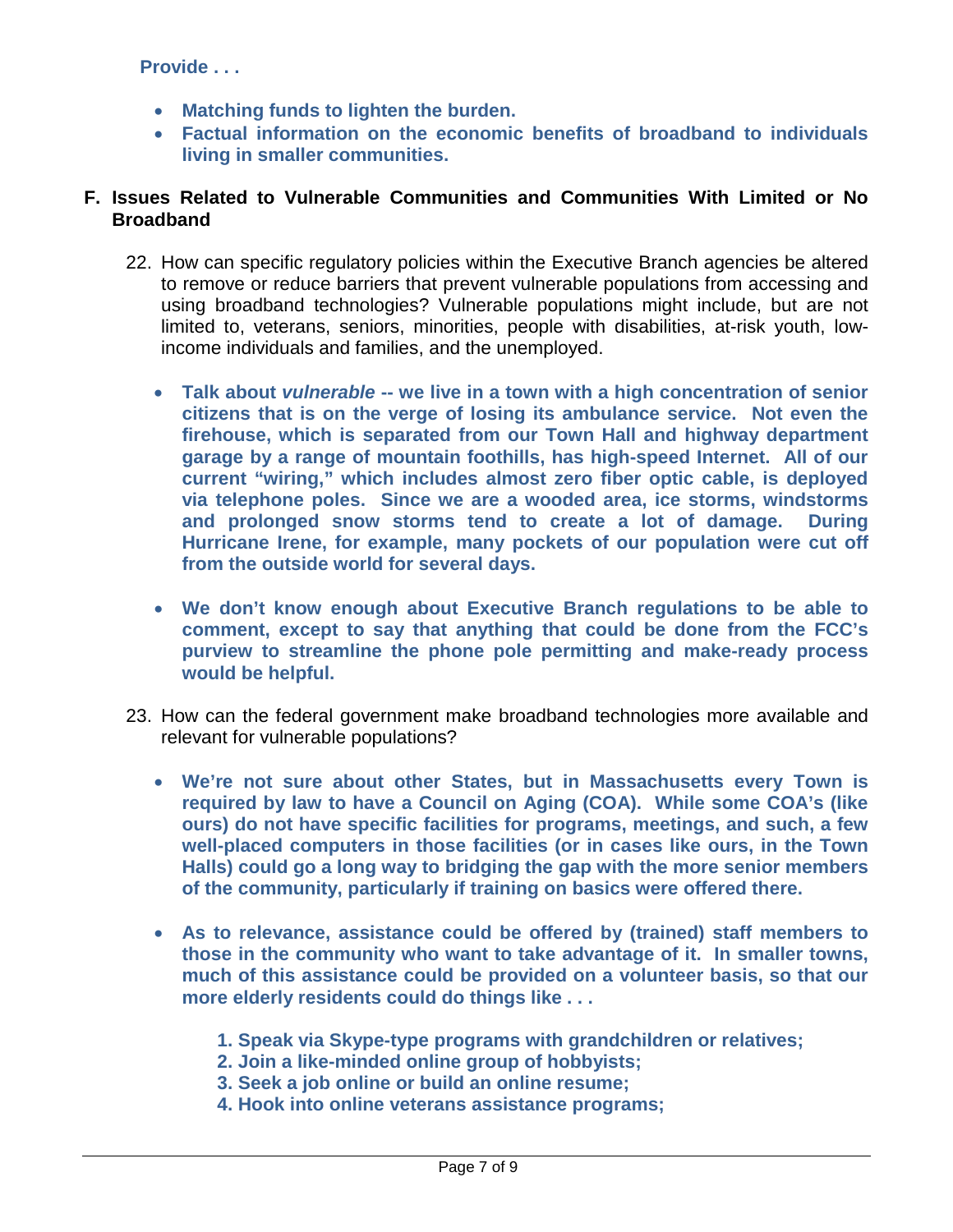- **5. Take advantage of programs, discounts and rebates for persons with disabilities;**
- **6. Apply for State / Federal aid programs for low-income families;**
- **7. Learn about drug abuse prevention;**
- **8. Order merchandise online;**
- **9. Etc.**

## **G. Issues Specific to Rural Areas**

- 24. What federal agencies alter to improve broadband access and adoption in rural areas?
	- **Do not know the answer to this one – not familiar with Executive Branch regulations or barriers.**
- 25. Would spurring competition to offer broadband service in rural areas expand availability and, if so, what specific actions could Executive Branch agencies take in furtherance of this goal?
	- **The issue in rural areas begins and ends with the fact that low-populationdensity Towns are not profitable to build out for Broadband Internet.**
	- **In order to spur competition among for-profit providers, the Federal Government would have to come up with a way to change that basic condition.**
		- **1. Perhaps that could be done via special tax write-off provisions for the initial investment costs; or,**
		- **2. Perhaps via corporate tax incentives.**
- 26. Because the predominant areas with limited or no broadband service tend to be rural, what specific provisions should Executive Branch agencies consider to facilitate broadband deployment and adoption in such rural areas?
	- **A plan to "level the playing field" vis a vis the per-household build-out costs of more densely-populated areas;**
	- **More education and training offered to local residents as part of the program (see the answer to question # 23, above);**
	- **An initial questionnaire, coordinated at the Town level, to determine current use of and perceived need for computer, Internet, mobile devices and Broadband; and,**
	- **More factual information about how Broadband can positively affect local livelihoods.**

# **H. Measuring Broadband Availability, Adoption, and Speeds**

27. What information about existing broadband services should the Executive Branch collect to inform decisions about broadband investment, deployment, and adoption? How often should this information be updated?